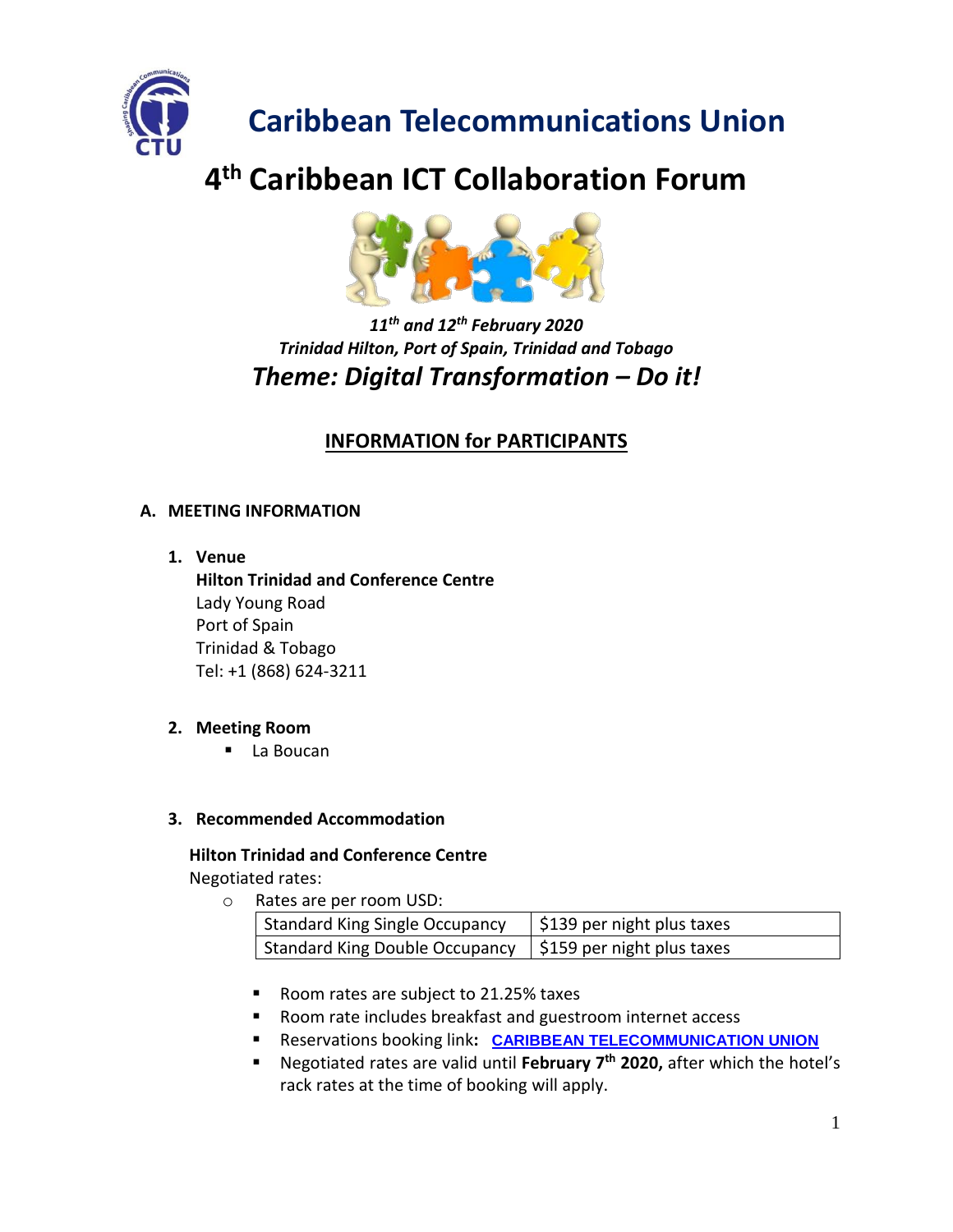### **4. Airport information and airport transfers**

- The main international airport in Trinidad is the Piarco International Airport (**IATA code POS**). This airport is located approximately 27km or 15 miles from Port of Spain.
- Participants are advised to use **ONLY** the official airport taxi services. Fares are listed at the Airport and are fixed.
	- **Pishon Taxi Services** (*Preferred Choice*) Tel: 868-269-7477 Email: clientdesk@pishonservicesltd.com The fare from Piarco International Airport to Hilton Trinidad and Conference Centre is approximately US\$30. Note that the fare changes to US\$45 between the hours of 10:00pm and 6:00am.

#### **5. Meal Arrangements**

| <b>Breakfast</b> | Breakfast will be provided by the hotel for all registered hotel<br>guests.                                                                                                                                                                                                               |
|------------------|-------------------------------------------------------------------------------------------------------------------------------------------------------------------------------------------------------------------------------------------------------------------------------------------|
| Lunch            | Lunch, morning and afternoon coffee breaks will be provided for all<br>registered delegates on the meeting days i.e. from Tuesday 11 <sup>th</sup><br>and Wednesday 12 <sup>th</sup> February. Please advise the Secretariat staff<br>at the meeting of any special dietary requirements. |
| <b>Dinner</b>    | Delegates will be required to make their own arrangements for<br>dinner.                                                                                                                                                                                                                  |

#### **6. Meeting Registration**

Participants can register on-line by clicking or copying and pasting the following link into your browser: **<https://form.jotform.com/200015495057853>**

**7. Dress code:** Business attire

#### **8. Contact Information:**

For more information, please contact:

|                                                          | At CTU Secretariat Ms. Brenda Julien<br>Manager - Administration | brenda.julien@ctu.int             |
|----------------------------------------------------------|------------------------------------------------------------------|-----------------------------------|
| In Trinidad<br>From 11 <sup>th</sup> to 12 <sup>th</sup> | <b>Mr. Trevor Prevatt</b><br>Consultant                          | trevor.prevatt@ctu.int            |
| February                                                 | <b>Ms. Lauren Charles-Stewart</b><br><b>Events Manager</b>       | skillsmastersconsulting@yahoo.com |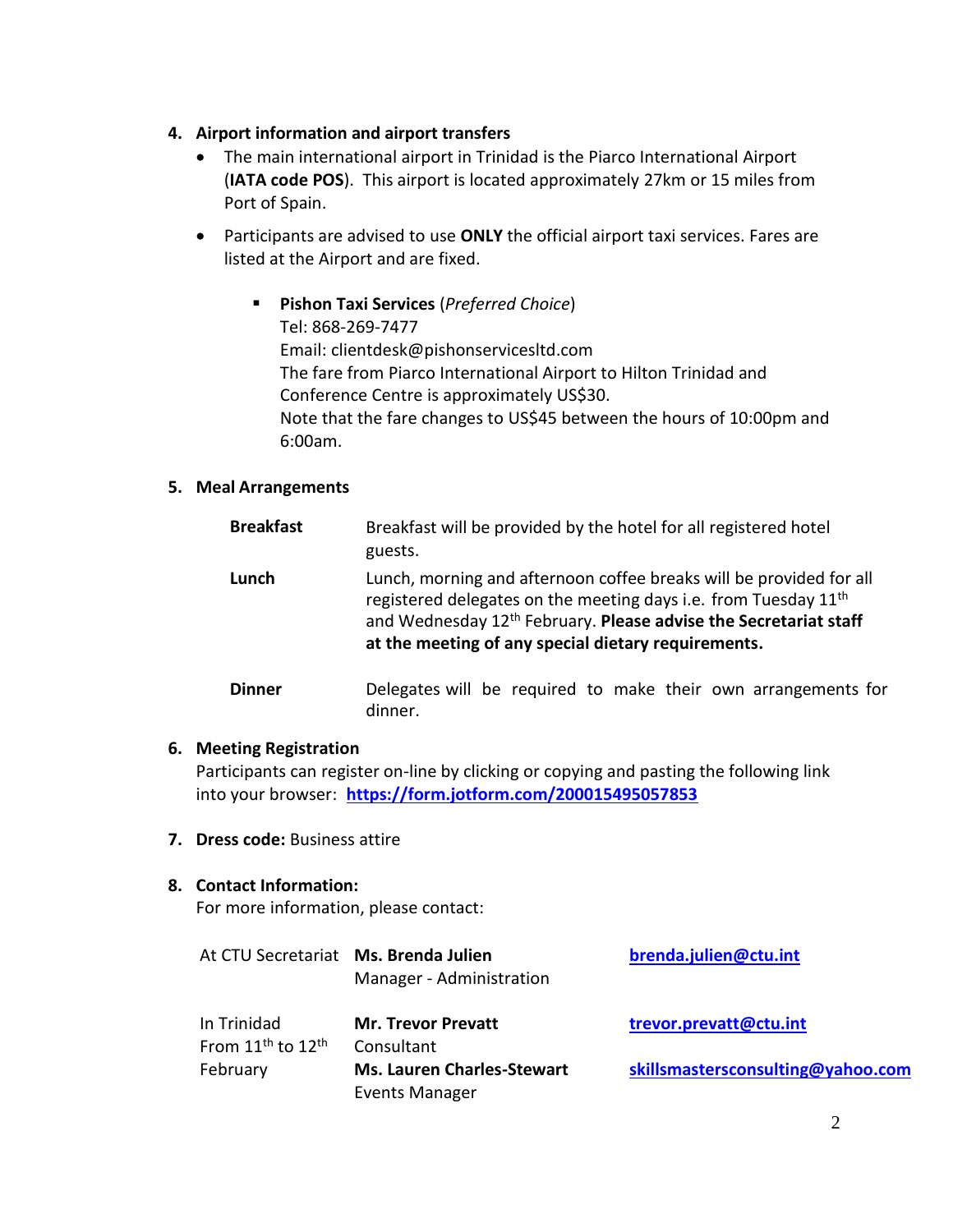#### **B. GENERAL INFORMATION**

#### **1. Visa Formalities**

Persons entering Trinidad & Tobago require a valid passport from their country of citizenship. Passports must be valid for six months after the date of their departure. Visitors must also have an onward or return ticket to enter the country.

Visas are not required for most countries unless you plan to stay longer than 90 days. For a list of countries which require visas, please click on the following link **<http://immigration.gov.tt/services/visas.aspx>**

#### **2. Vaccinations**

Delegates travelling to Trinidad and Tobago from the following six (6) countries are required to present proof of Yellow Fever vaccination via their International Certificate of Vaccination or Prophylaxis:

- Brazil
- Columbia
- Ecuador
- Peru
- The Plurinational State of Bolivia
- Suriname

# **3. Language**

English is the official language in Trinidad and Tobago.

# **4. Electricity Supply**

In Trinidad and Tobago the power plugs and sockets are of type A and B. Check out the following pictures.





Type A Type B